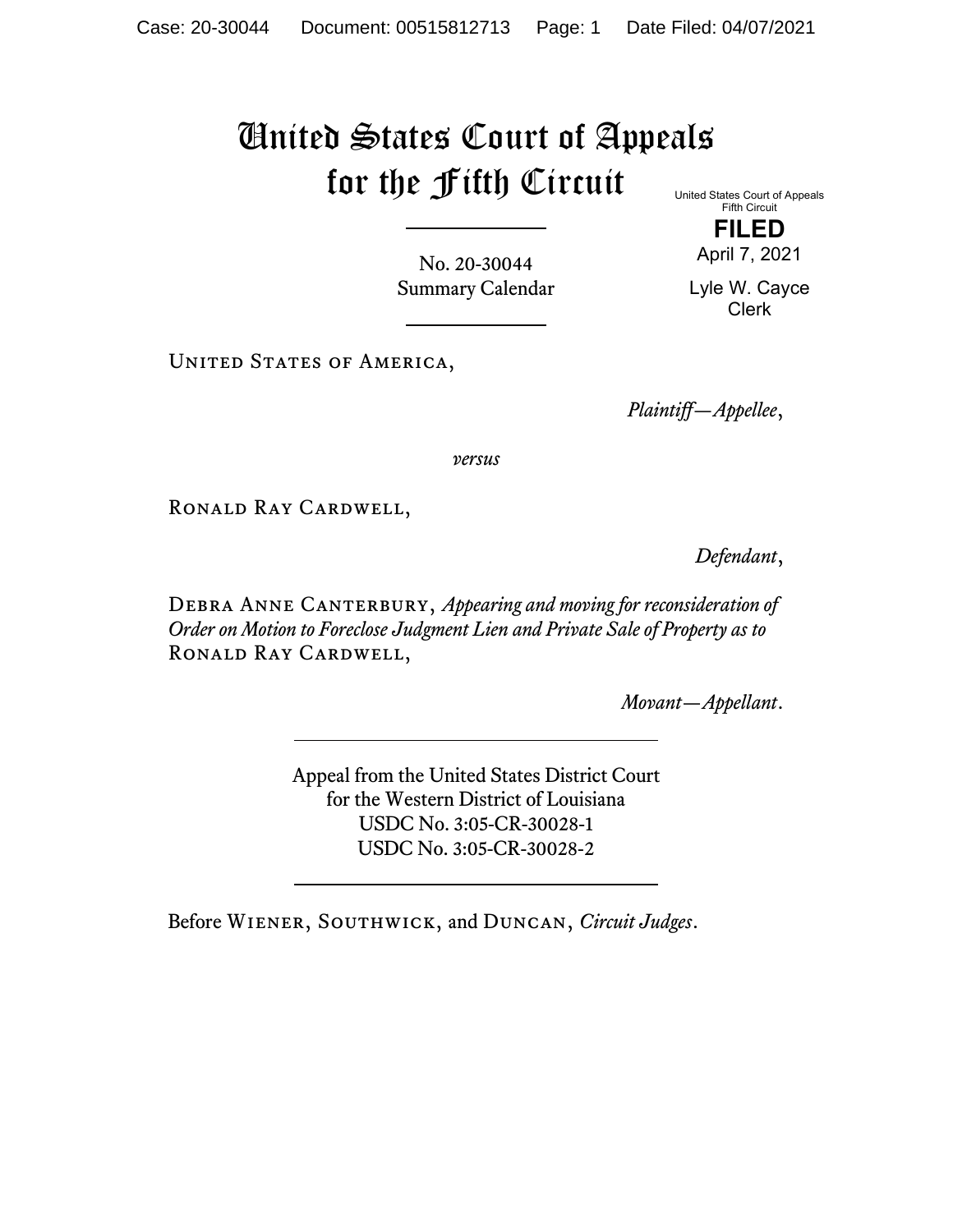PER CURIAM:[\\*](#page-1-0)

In 2006, Ronald Ray Cardwell, the former husband of Debra Anne Canterbury, pleaded guilty to bank fraud and was sentenced to four months of imprisonment, three years of supervised release, and restitution in the amount of \$162,440.78. In March 2019, the Government filed a motion to foreclose a judgment lien and for private sale of real property located in St. Tammany Parish, Louisiana, to collect the remaining balance of the restitution owed by Cardwell. In October 2019, after the Government obtained Canterbury's current address, it served her with its supplemental motion to foreclose. The district court initially granted the motion. Canterbury filed a response opposing the Government's motion. The district court subsequently withdrew its order granting the motion, allowed the parties to file pleadings, and held a hearing at which the interested parties, including Canterbury, appeared. The district court granted the Government's motion. Canterbury timely appealed.

Canterbury argues the district court erred in granting the Government's motion. We review orders issued to enforce a restitution order for abuse of discretion. *United States v. Clayton*, 613 F.3d 592, 595 (5th Cir. 2010) (concerning garnishment order). A district court abuses its discretion if its decision is based on an erroneous determination of the law. *United States v. Elashi*, 789 F.3d 547, 548 (5th Cir. 2015). Questions of law, such as an issue of statutory interpretation, are reviewed de novo. *Id.* We review factual findings for clear error. *United States v. Tilford*, 810 F.3d 370, 371 (5th Cir. 2016).

<span id="page-1-0"></span><sup>\*</sup> Pursuant to 5TH CIRCUIT RULE 47.5, the court has determined that this opinion should not be published and is not precedent except under the limited circumstances set forth in 5TH CIRCUIT RULE 47.5.4.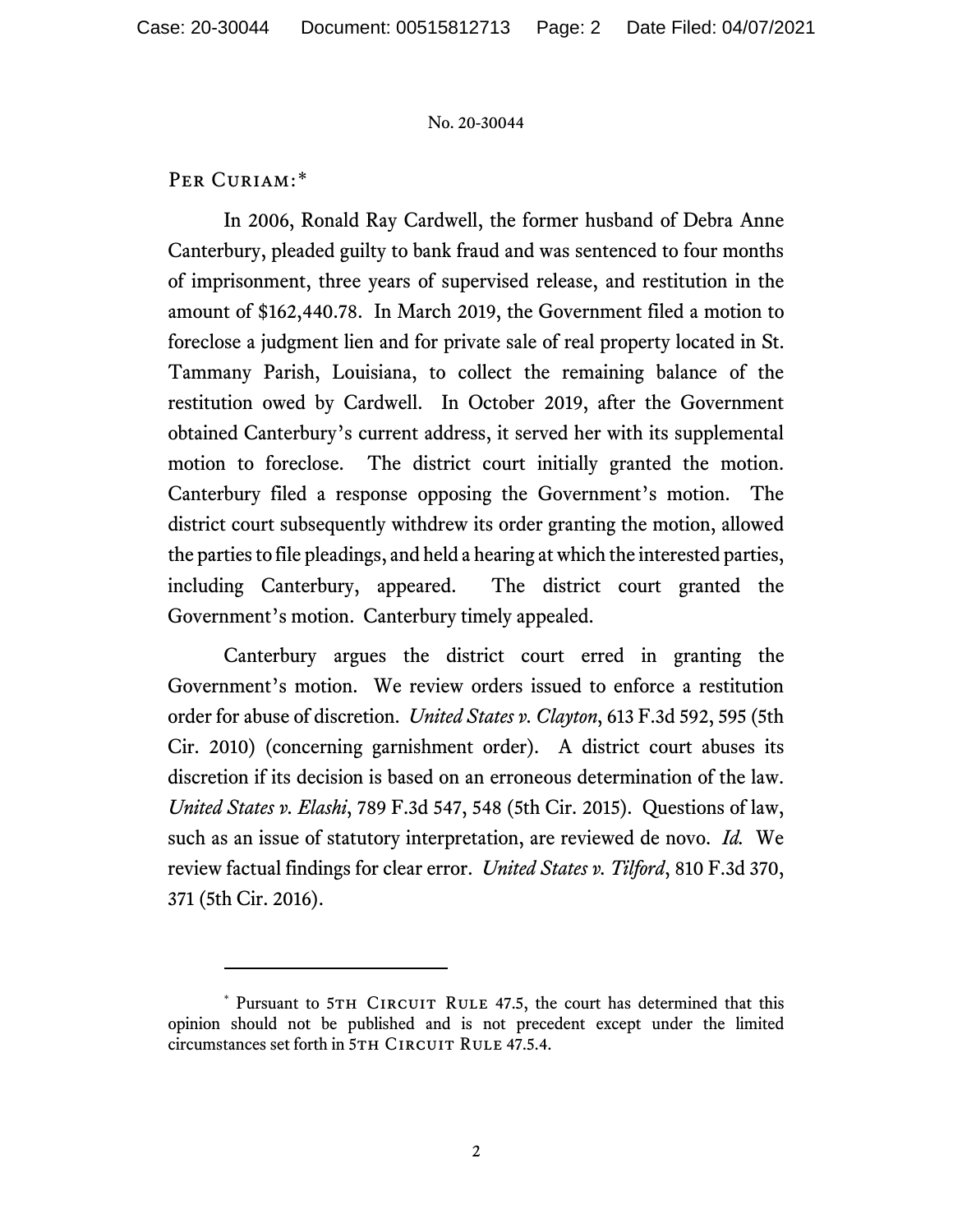The district court did not abuse its discretion in granting the Government's motion to enforce the restitution judgment against Cardwell pursuant to the Mandatory Victims Restitution Act (MVRA). *See United States v. Phillips*, 303 F.3d 548, 550-51 (5th Cir. 2002) (citing 18 U.S.C.  $\S$  3664(m)(1)(A)(i)-(ii)). A federal criminal restitution order may be enforced like a fine,  $\S 3664(m)(1)(A)$ , and the Government may "enforce a judgment imposing a fine in accordance with the practices and procedures for the enforcement of a civil judgment under Federal law or State law." 18 U.S.C. § 3613(a); *see Phillips*, 303 F.3d at 551; *see also Elashi*, 789 F.3d at 549 (stating that under § 3613(c) of the MVRA "federal criminal debts are to be treated in the same manner as federal tax liens"). Foreclosing the lien upon the property was a valid method available to the Government. *See* 26 U.S.C. § 7403(c) (providing that district court may order sale of property to satisfy tax lien); 28 U.S.C. § 2001 (providing procedure for sale of foreclosed property).

"[T]he law of the debtor's domicile state defines the property interests to which a judgment lien may attach." *United States v. Berry*, 951 F.3d 632, 637 (5th Cir. 2020). In 1991, Cardwell and Canterbury were married and lived in Louisiana; they entered into a matrimonial agreement establishing a separate property regime. They signed a contract terminating that agreement, effective January 1, 2005, establishing a community property regime. They acquired the real property at issue in 2012. They divorced in 2015. Although the judgment of divorce terminated the community property regime retroactively to the date that the petition for divorce was filed, *see Warner v. Warner*, 859 So. 2d 146, 149 (La. Ct. App. 2003), they continued to be co-owners of the former community property after the termination of the community because the community was not finally partitioned. *See Robinson v. Robinson*, 778 So. 2d 1105, 1118 (La. 2001). Given the sequence of events, the property of the former community could be seized by the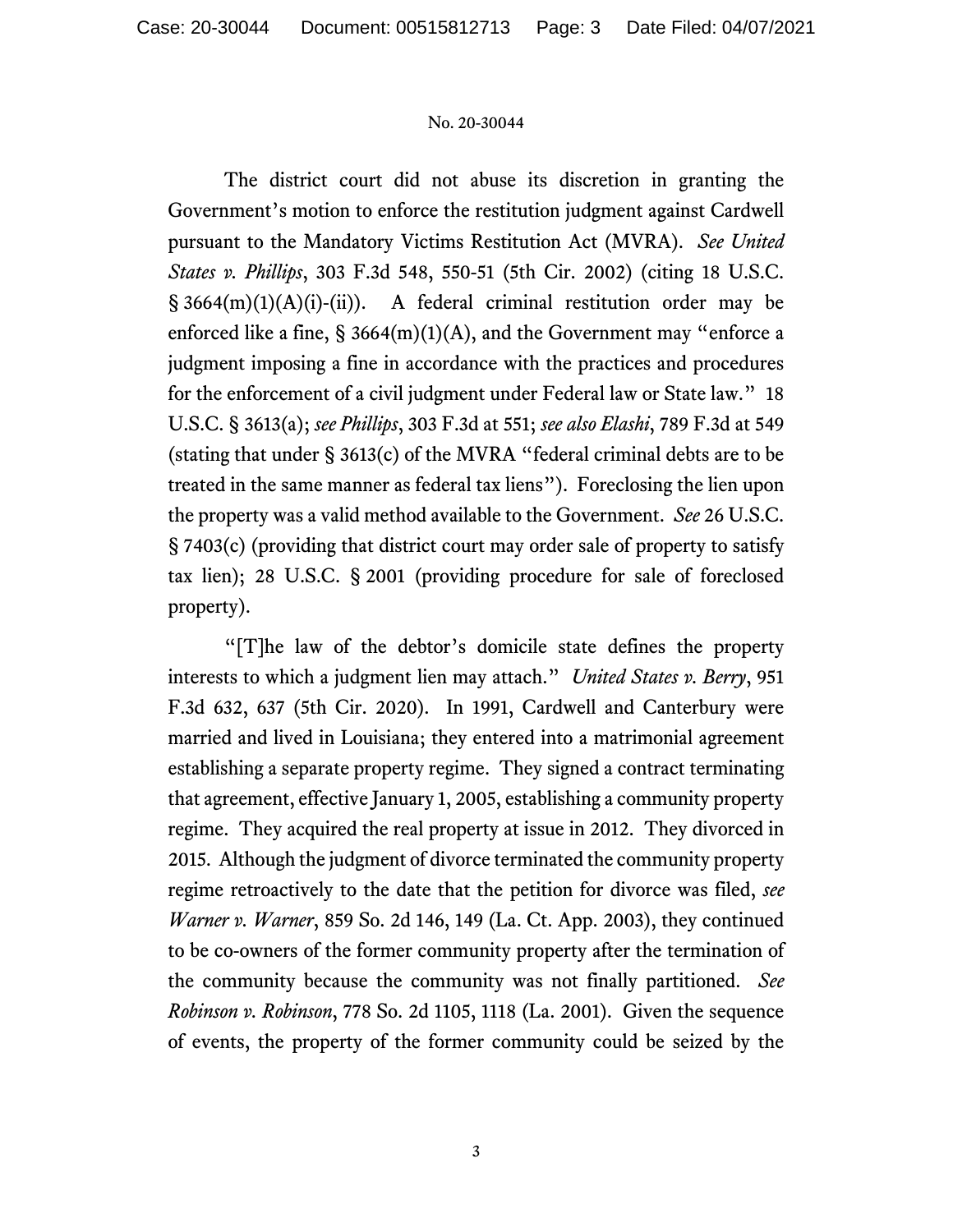Government to satisfy Cardwell's restitution obligation, whether it was a separate or a community obligation. *See* LA. CIVIL CODE art. 2345; LA. Civil Code art. 2357; *Finance One of Houma, L.L.C. v. Barton*, 769 So. 2d 739, 741 (La. Ct. App. 2000). Therefore, the district court did not abuse its discretion in granting the Government's motion to foreclose the judgment lien and for private sale of the property. *See Elashi*, 789 F.3d at 548; *Clayton*, 613 F.3d at 595. In addition, the district court found Canterbury failed to show she did not benefit from Cardwell's actions that incurred the obligation, and she has not shown the district court's finding was clearly erroneous. *See Tilford*, 810 F.3d at 371. Also, Canterbury does not contend, much less show, that the foreclosed property falls within any statutory exemptions from levy. *See* 26 U.S.C. § 6334(a)(1)-(8), (10), (12), *cited in* § 3613(a)(1).

Next, Canterbury contends that she did not receive proper notice of the Government's motion to foreclose when it was filed in March 2019. However, she received notice when the Government sent its supplemental motion to her by regular first-class mail in October 2019. The district court withdrew its order granting the Government's motion, considered the pleadings filed by Canterbury and the Government, and held a hearing concerning the motion at which Canterbury was allowed to present her arguments in opposition to the motion. Because Canterbury received actual notice of the Government's supplemental motion by mail and was given an opportunity to present her objections to the Government's motion before the district court made its decision, she has not shown that her due process rights were violated. *See United Student Aid Funds, Inc. v. Espinosa*, 559 U.S. 260, 272 (2010); *see also In re Sam*, 894 F.2d 778, 782 (5th Cir. 1990).

Finally, Canterbury asserts that the district court erred in denying her request to review the audiotape of the hearing on the Government's motion. *See In re Pratt*, 511 F.3d 483, 484 (5th Cir. 2007). Her request was related to her allegations that the transcript was incomplete. However, as the